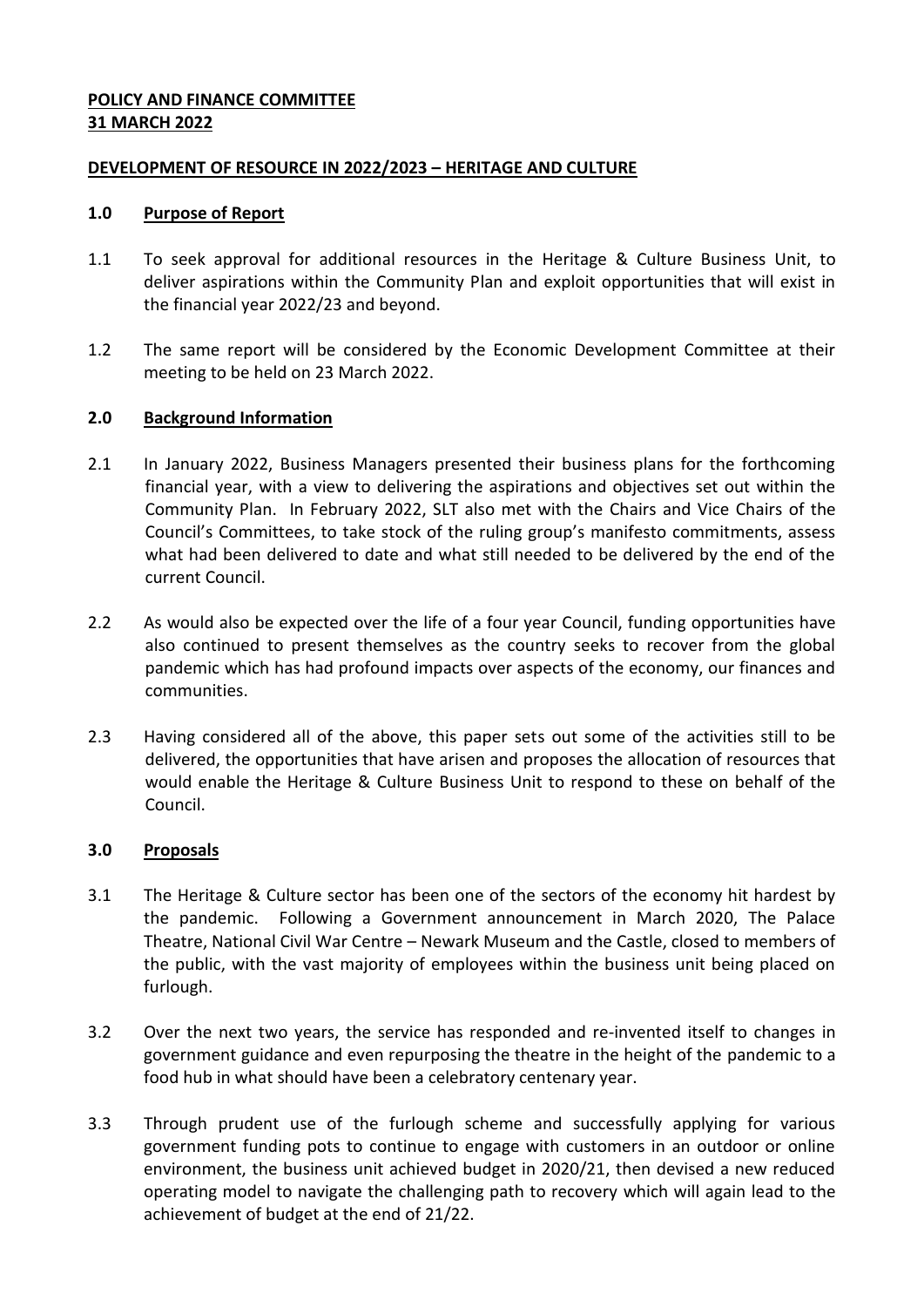- 3.4 However, with the current easing of government restrictions, there is a need to regain confidence amongst audiences and visitors and return numbers to pre-pandemic levels. At the same time, there is also huge ambition for the service and Newark as evidenced by the £4.6-million Castle Gatehouse project, with £2.6-million of Towns Fund monies and, similarly, by the £1.6-million bid to the National Lottery Heritage Fund (NLHF) to address some of the project shortfall and to re-imagine how the Castle grounds can be used in a post pandemic environment to bring residents and visitors into contact with the town's heritage and visitor offer.
- 3.5 With an eye to the re-purposing and re-imagining of Newark through the Towns Fund, the business unit is also heavily involved in the High Streets Heritage Action Zone Cultural Consortium Programme. This is essentially a partnership of local voluntary sector and charity groups, which is led by Inspire with substantial support from the Council. The aspiration behind this scheme is to deliver activity in the town, link key heritage spaces and sites and change how people experience Newark Town Centre.
- 3.6 In practice, however, as organisations have responded to the challenges of the pandemic, there have been challenges in both capacity building within the consortium and in resourcing activity and much of the delivery on the ground has been done by the Council through activities such as Fun Palaces. Exciting plans are being developed to grow this programme in 2022 and beyond and the Heritage & Culture business unit will be heavily involved in creating bids for new monies and delivering events and activities.
- 3.7 Longer-term, much of this work will be key as a forerunner to the wider and bigger events and experience programme being envisaged under the Cultural Heart of Newark Scheme being developed as a distinct Town's Fund project.
- 3.8 Additionally, there is also the potential for the Council's Heritage & Culture offer to become a National Portfolio Organisation (NPO) through Arts Council England, which, if successful, could bring an estimated £300,000 per annum of new funding over the next three years as well as continuing to elevate the offer on a national footing. Applications to become an NPO must consider in detail the Arts Council's ten year strategy, its governance requirements and its key investment principles and outcomes. Newark & Sherwood has been placed on the Levelling Up for Culture priority places list and the Arts Council is committing to increasing funding in these areas where possible. The business unit has already identified how its business plan aligns to these aspirations and it is vital that it can capitalise on this opportunity by applying in this current funding round, which covers 2023- 26. The application must be submitted by mid-May and is the subject of the Arts Council report also on this agenda.
- 3.9 All of the above the need to recover, to re-think and re-purpose and re-develop the heritage & cultural offer, as well as mitigate funding risks in the medium term – is placing significant pressures on the Heritage & Culture Business Unit, which post-austerity, has already seen major efficiencies being delivered in its operating subsidy. To illustrate that point, under the Business Manager, the next highest graded officer is on an NS11, with the next operational tier below on an NS8. Management capacity to deliver all of the above is therefore limited.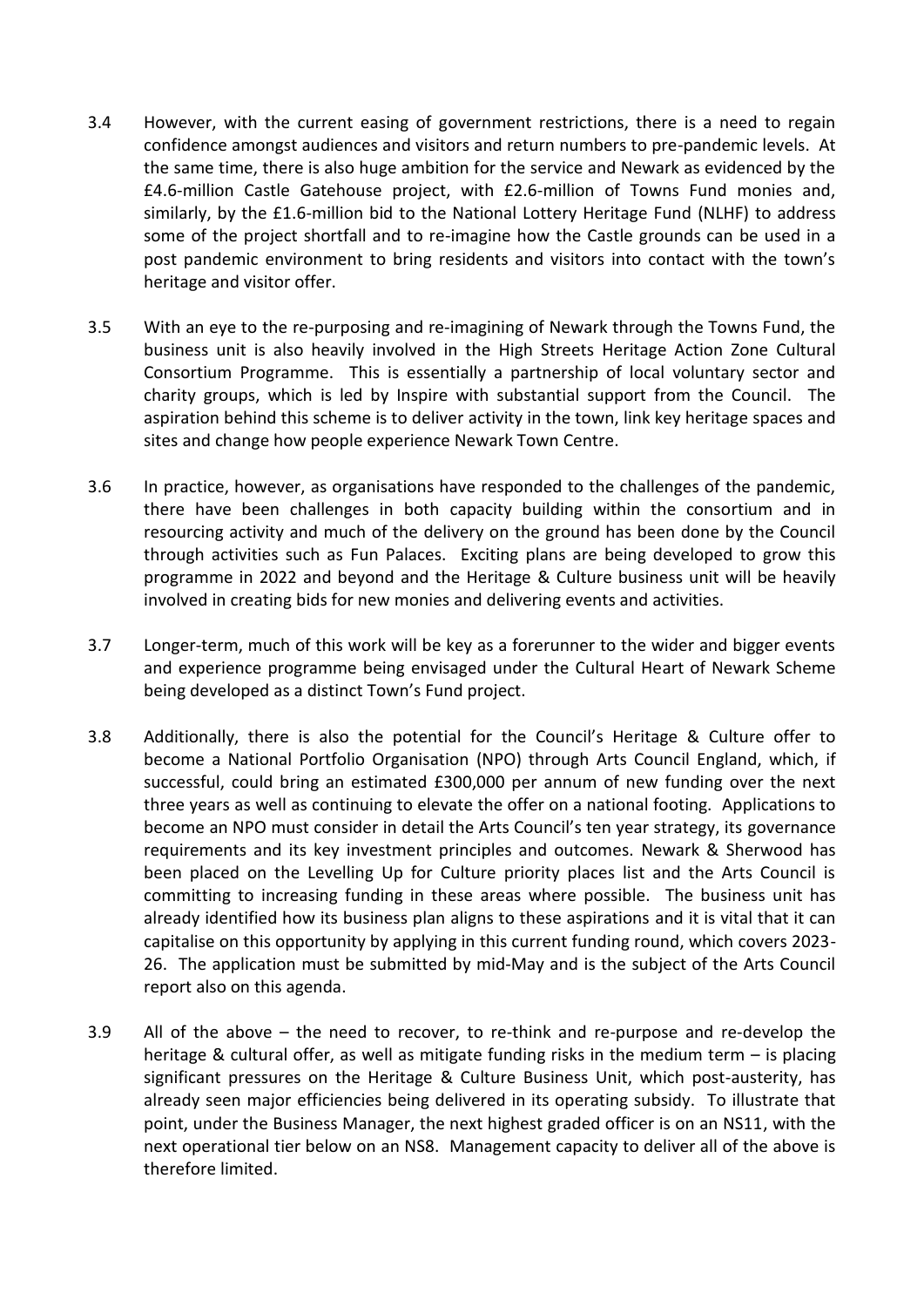- 3.10 To deliver the National Portfolio Organisation bid, the Castle Gatehouse and the Heritage Action Zone Cultural Consortium Programme, there is a need to backfill some operational activity to free up some of the management that does exist within the Business Unit to deliver these projects.
- 3.11 This would see the Learning & Participation Officer (NS6, £28k) post being backfilled by an officer whose one-year funded post by the Art Fund comes to an end at the end of March. Similarly, as the draw on the current curatorial staff (1.5FTE) increases through the NLHF and Gatehouse project, there is a need to back fill some operational and exhibitions staff by £20k.
- 3.12 Furthermore, we would also envisage calling upon external, consultancy expertise to assist with the Gatehouse, Towns Fund and NLHF developments with a budget of £6,300 and a similar budget of £1,800 being set aside of consultancy support to help with capacity to deliver the National Portfolio Organisation application.
- 3.13 As such, the total call on one-off funding is for £56,100 which should be seen in the context of trying to meet the competing demands of trying to regain audience and visitor numbers, whilst simultaneously trying to manage the delivery of the Town's Fund project for the Castle Gatehouse of £2.6-million, the National Lottery Heritage Fund bid of £1.6-million and the National Portfolio Organisation application for an estimated £900,000 - £1million over three years.
- 3.14 If successful, the NLHF project creates 2 funded jobs, and the NPO would also fund staff positions and potentially apprenticeships, so we would be creating some job opportunities across the next  $3 - 5$  years. If successful, the NLHF project also includes funding for external support to deliver the strategic review of the business unit (£6K).
- 3.15 Longer-term, of course, the potential for successful applications is a key component of delivering a re-imagined town centre experience, based upon increased visitors and footfall and new economic benefits.

# **4.0 Equalities Implications**

4.1 There are no equalities implications arising from this report which is about funding. However, should the funding being requested be granted, the schemes would be subject to their own equalities assessments, and both the NLHF and NPO funded opportunities will support an increase in inclusivity and equality in service delivery.

# **5.0 Digital Implications**

5.1 None.

# **6.0 Financial Implications (FIN21-22/2319)**

6.1 As set out at paragraph 3.11 the annual cost for an NS6 post (inclusive of on-costs at the top of the scale) is anticipated to be £28,490 during 2022/23. This includes assumptions in relation to pay awards for the current year and the 2022/23 financial year. This is based on the Councils assumption built into the budget for 2022/23 of a 2% pay award for both the current year and 2022/23. Where there are variations to this, this will generate a slight difference to the quoted value.